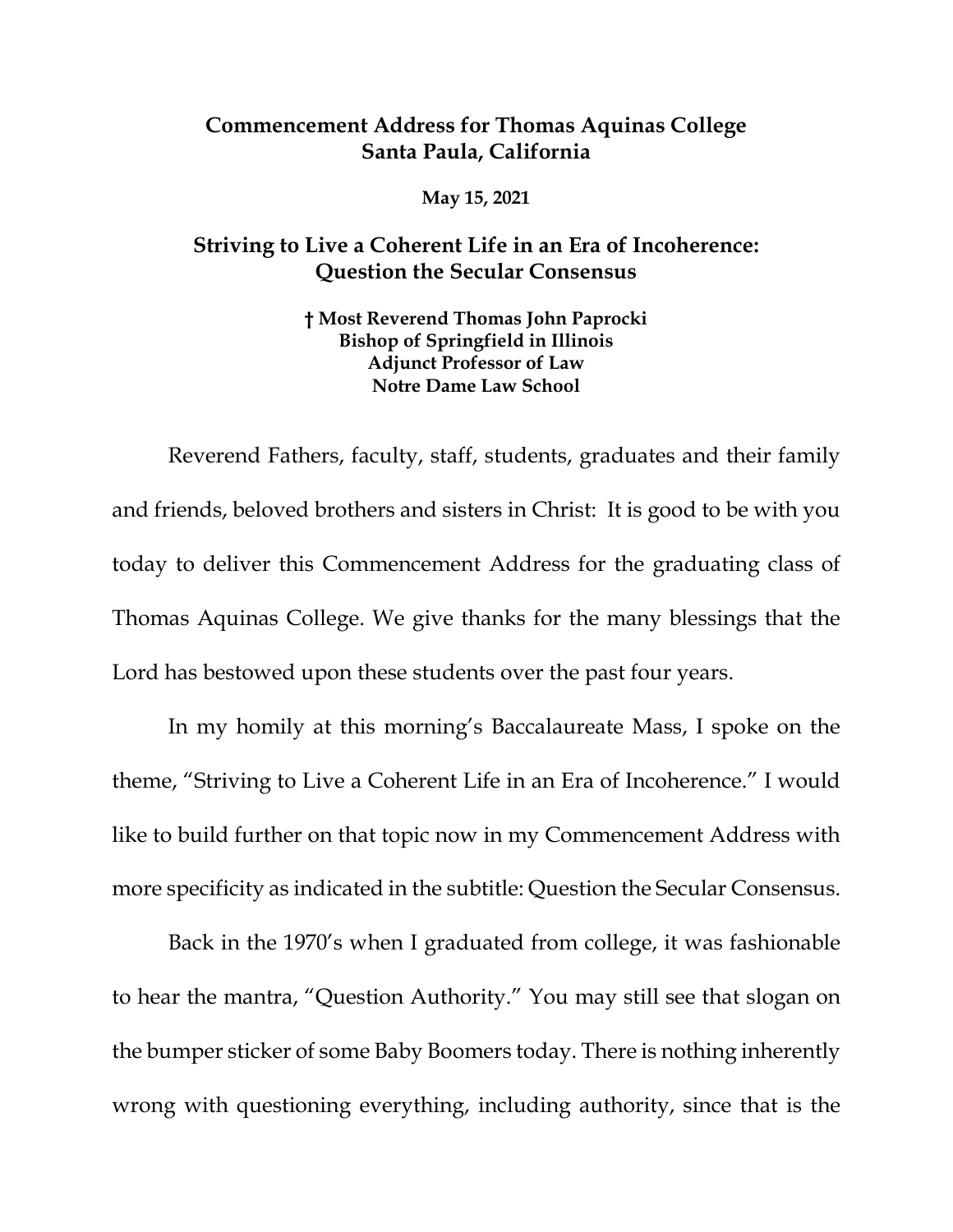way we learn, from the young child who keeps asking "why?" to the Ph.D. student in philosophy who searches for the reasons for all of life's questions. After all, Greek philosophers like Socrates and Christian scholars like Saint Thomas Aquinas based their pedagogical methodology on asking questions. But they were careful to make sure their answers comported with right reason, not just personal prerogatives, whims or fancies.

In our age and our culture today, rather than simply question authority, I think it is more crucial that we question the consensus, because while many people disrespect and disregard institutional authority these days, many of these same people are beholden to the tyrannical authority of the so-called consensus of experts, even when that supposed consensus has not actually been scientifically established.

An example would be what used to be called "global warming," but which is now often referred to simply as "climate change," given that the world has actually stopped warming over the past couple of decades. A helpful book in this regard is, *Why Scientists Disagree About Global Warming: The Report on Scientific Consensus of the Nongovernmental International Panel on Climate Change (NIPCC)*, published by The Heartland Institute in Arlington Heights, Illinois. Its authors are Craig D. Idso, Ph.D., a climatologist and

2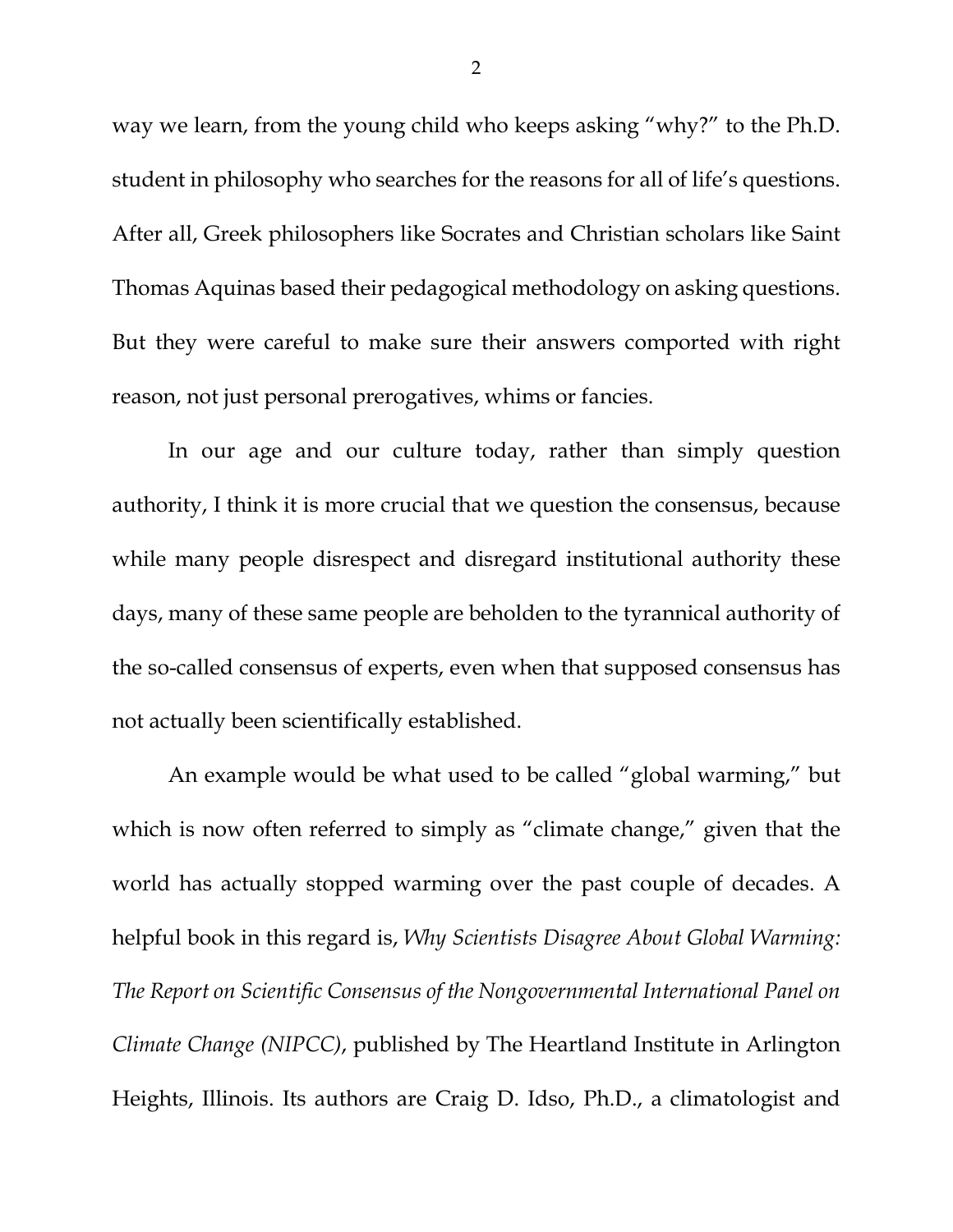Chairman of the Center for the Study of Carbon Dioxide and Global Change; Robert M. Carter, Ph.D., a geologist and environmental scientist and author of *Climate Change: The Counter Consensus*; and S. Fred Singer, Ph.D., a physicist, Chairman of the Science and Environmental Policy Project and founder of the Nongovernmental International Panel on Climate Change (NIPCC).

Doctors Idso, Carter, and Singer note that politicians and "government agencies including the National Aeronautics and Space Administration (NASA) claim '97 percent of scientists agree' that climate change is both man-made and dangerous.<sup>"[1](#page-7-0)</sup> The authors refute the claim of "scientific consensus" about global warming. As they point out,

Science does not advance by consensus, a show of hands, or even persuasion. It advances by individual scientists proposing testable hypotheses, examining data to see if they disprove a hypothesis, and making those available to other unbiased researchers to see if any arrive at similar conclusions. Disagreement is the rule and consensus is the exception in most academic disciplines. This is because science is a process leading to ever-greater certainty, necessarily implying that what is accepted as true today will likely not be accepted as true tomorrow. Albert Einstein was absolutely right when he said, "no amount of experimentation can ever prove me right; a single experiment can prove me wrong."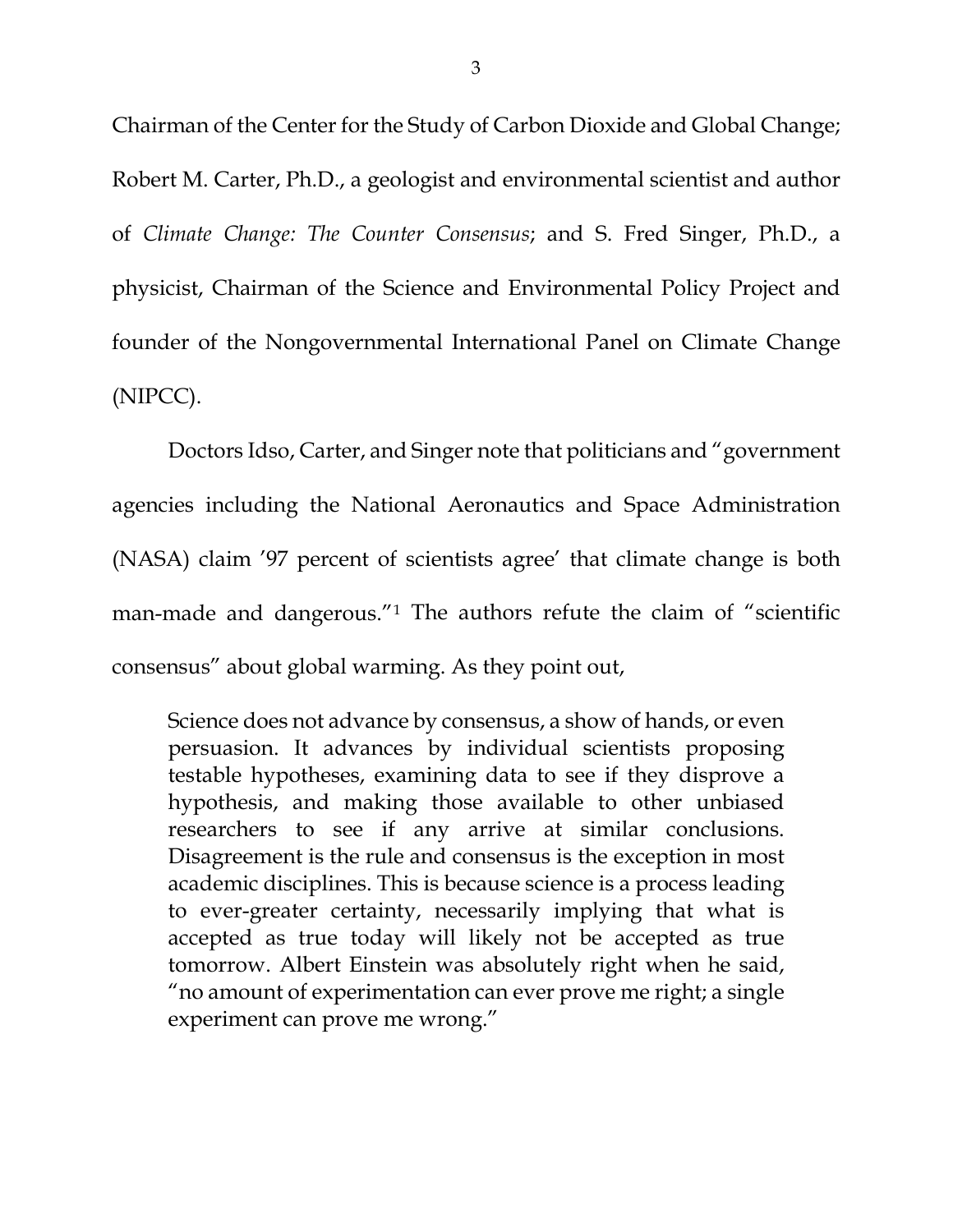Thus, the authors conclude that the "most important fact about climate science, often overlooked, is that scientists disagree about the environmental impacts of the combustion of fossil fuels on the global climate. There is no survey or study showing 'consensus' on the most important scientific issues, despite frequent claims by advocates to the contrary."[2](#page-8-0)

Their conclusion is supported by a book published earlier this month entitled, *Unsettled: What Climate Science Tells Us, What It Doesn't, and Why It Matters*, by Dr. Steven Koonin, who was chief scientist of the Obama Administration's Energy Department, and now teaches as Professor at New York University, where he founded NYU's Center for Urban Science and Progress. Dr. Koonin argues that "what the media and politicians and activists say about climate science has drifted so far out of touch with the actual science as to be absurdly, demonstrably false."[3](#page-8-1)

My point here is not to enter into the debate about climate change *per se*, but to offer an example of the importance of questioning the consensus. In terms of striving to live a coherent life in an era of incoherence, we Christians find ourselves today often at odds with the current secular consensus on many issues.

4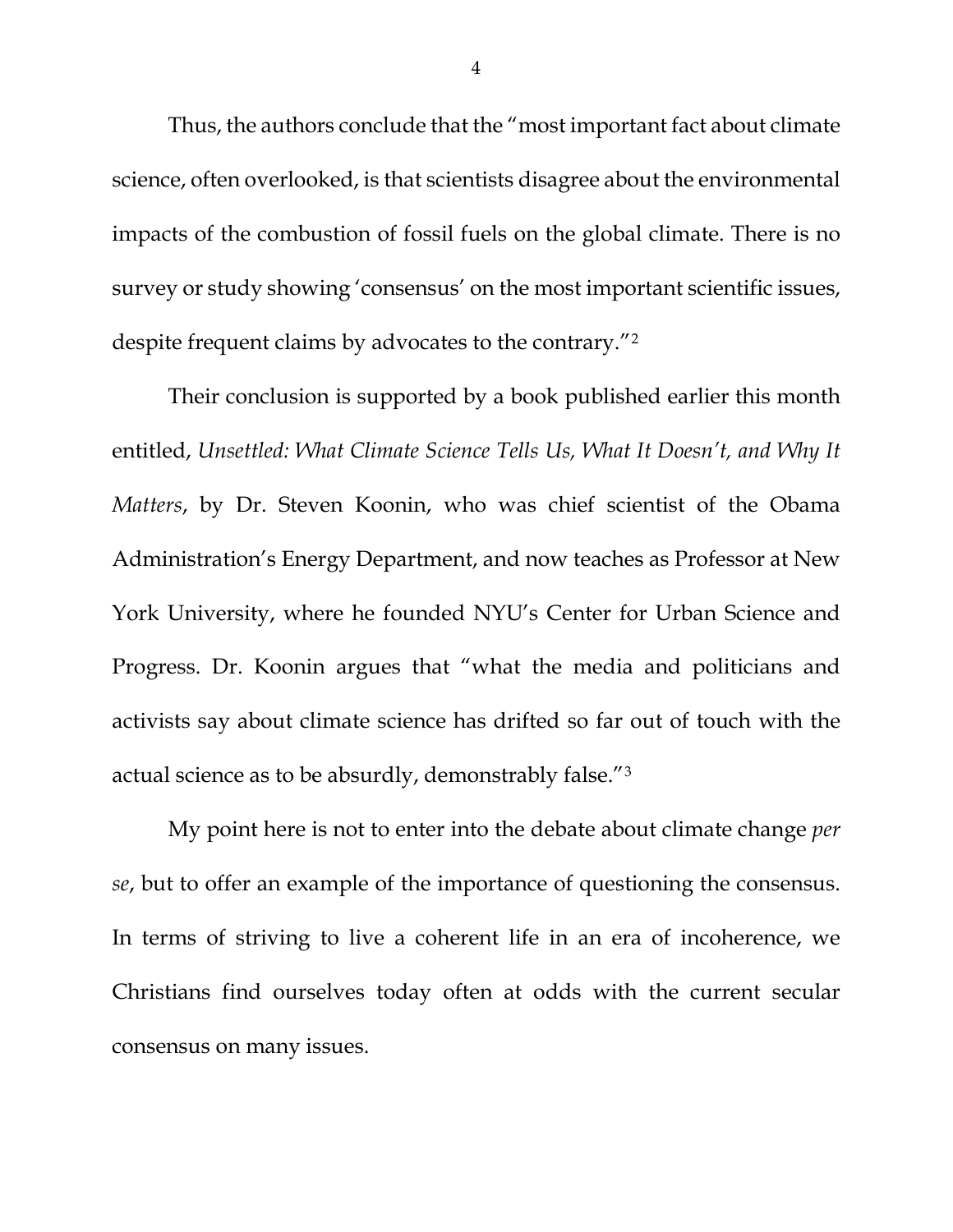The secular consensus is that if you have an unwanted pregnancy, you can go ahead and terminate it, what Pope Francis calls the "throw-away culture" and what Pope St. John Paul II had called "the culture of death." Our Christian faith says to you: question and reject that consensus.

The secular consensus is that sex is for recreation, not procreation, so cohabiting is all right because marriage and children impinge on my freedom and pursuit of pleasure. Our Christian faith says to you: question and reject that consensus.

The secular consensus says that there is no God, but even if you do believe in a Supreme Being, religious institutions are stifling to your spiritual expression and church hierarchies are obstacles to your freedom. Our Christian faith says to you: question and reject that consensus, because Christ gave us the Church as His Mystical Body, founded on the rock of Peter and the Apostles, whose successors today are the Pope and the Bishops.

Whether you follow the secular consensus or adhere to the truth of our faith may very well depend on how you answer the question, "Are you a follower of Christ or just an admirer of Christ?" This distinction between followers of Christ and mere admirers of Our Savior is explained in a recently published book by Rod Dreher entitled, *Live Not by Lies: A Manual* 

5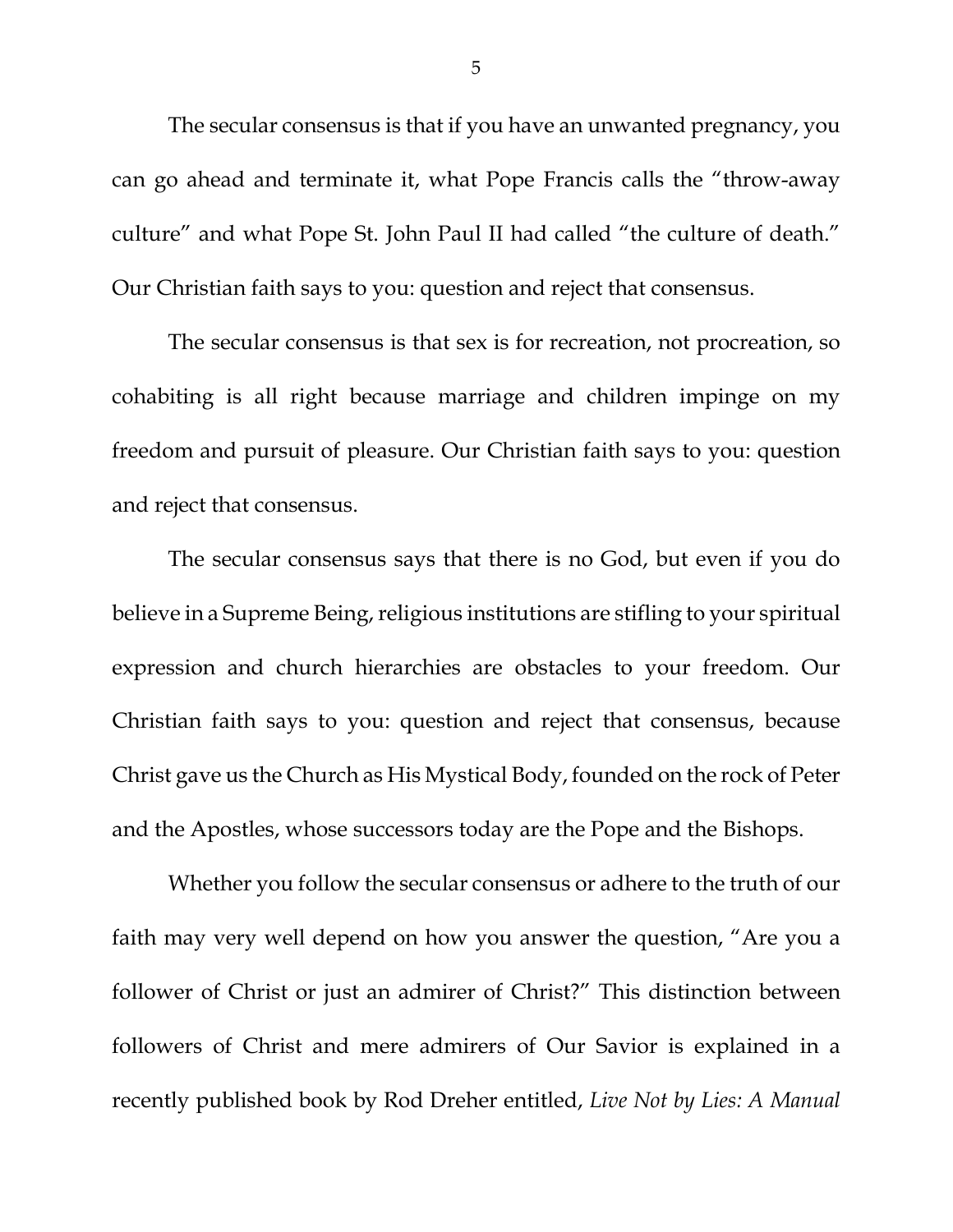*for Christian Dissidents*. He tells the story of an artist who is painting images of Bible stories on the wall of the village church. The artist laments his own inability to paint a true representation of Christ. He says that his images comfort believers, but do not lead them to repentance and conversion. The painter says regretfully, "We create admirers. We do not create followers."[4](#page-8-2)

Dreher traces this distinction between admirers of Jesus and followers of Christ to the nineteenth-century Christian existential philosopher Søren Kierkegaard, who wrote that

The admirer never makes any true sacrifices. He always plays it safe. Though in words, phrases, songs, he is inexhaustible about how highly he prizes Christ, he renounces nothing, will not reconstruct his life, and will not let his life express what it is he supposedly admires. Not so for the follower. No, no. The follower aspires with all his strength to be what he admires.<sup>[5](#page-8-3)</sup>

In other words, as Dreher puts it, "Admirers love being associated with Jesus, but when trouble comes, they either turn on him or in some way try to put distance between themselves and the Lord. The admirer wants the comfort and advantage that comes with being a Christian, but when times change and Jesus becomes a scandal or worse, the admirer folds. . . . The follower recognizes the cost of discipleship and is willing to pay it."[6](#page-8-4)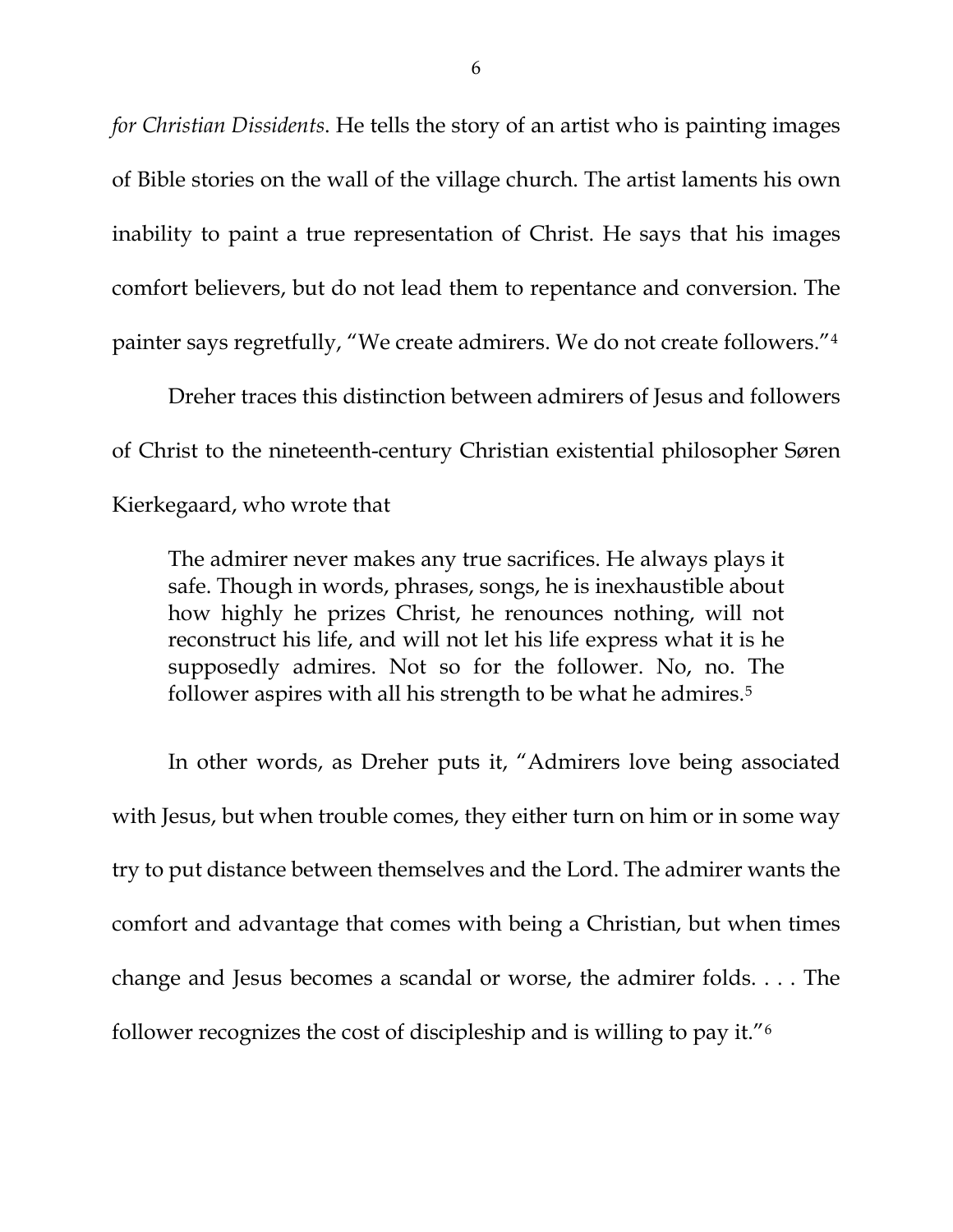In the First Letter of the Apostle John (1 John 2:15-17), we read:

Have no love for the world, nor the things that the world affords. If anyone loves the world, the Father's love has no place in him, for nothing that the world affords comes from the Father. Carnal allurements, enticements for the eye, the life of empty show all these are from the world. And the world with its seductions is passing away but whoever does God's will endures forever.

In his commentary on the gospel of John, Saint Cyril of Alexandria,

Bishop and Patriarch of Alexandria in Egypt from 412 to 444, wrote:

If we have given up our worldly way of life and submitted once for all to the laws of the Spirit, it must surely be obvious to everyone that by repudiating, in a sense, our own life, and taking on the supernatural likeness of the Holy Spirit, who is united to us, our nature is transformed so that we are no longer merely men, but also sons of God, spiritual men, by reason of the share we have received in the divine nature. We are all one, therefore, in the Father and the Son and the Holy Spirit. We are one in mind and holiness, we are one through our communion in the sacred flesh of Christ, and through our sharing in the one Holy Spirit.[7](#page-8-5)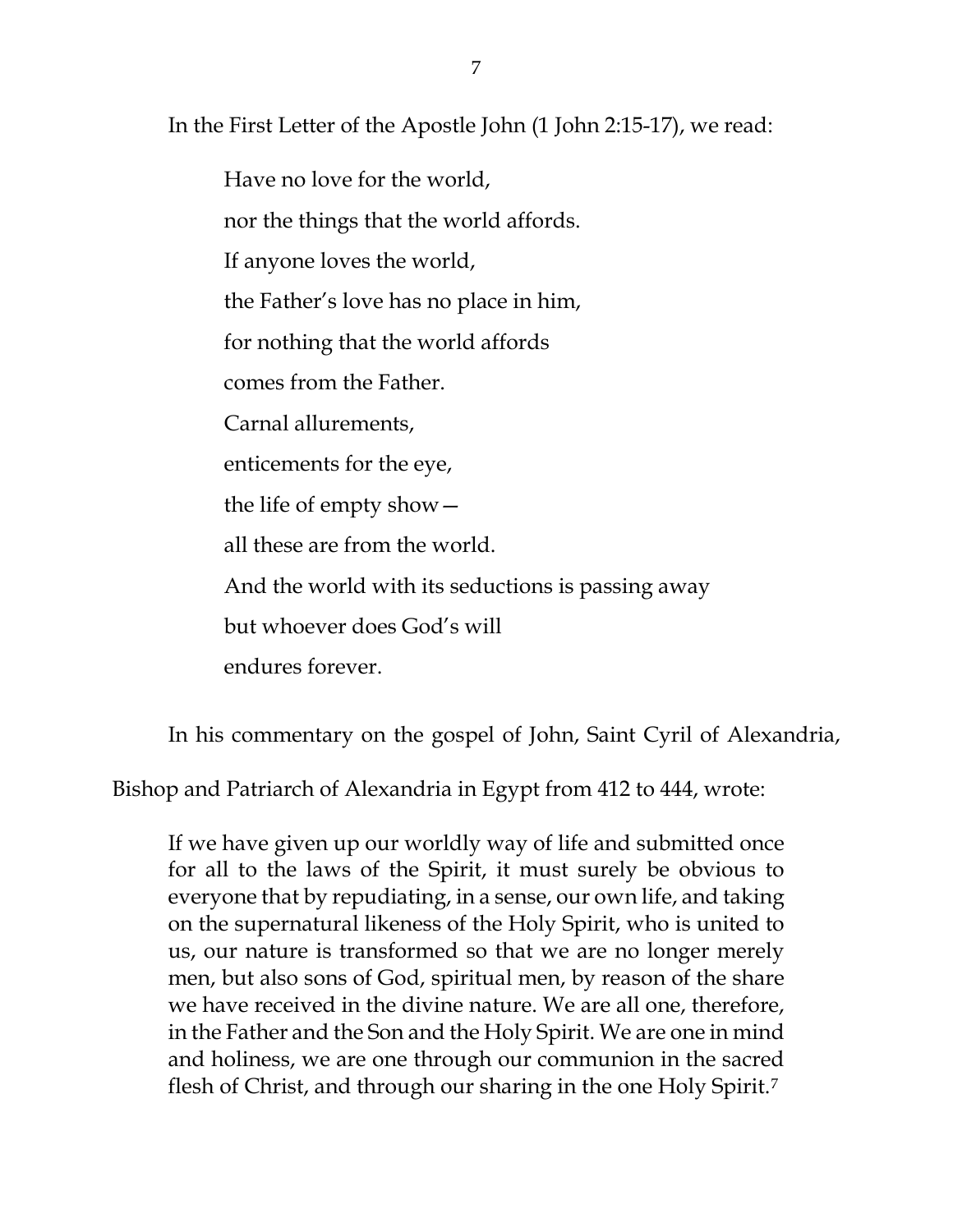My dear graduates, as you give thanks for the blessings received over the past four years and look with hope to the bright future that God has planned for you, I encourage you to strive to live a coherent life in a world that is often incoherent. I encourage you to be courageous defenders of the truth that has been generously shared with you by the faculty of this great College. I encourage you to confidently work to promote truth and coherence in the Church and the world, with all the knowledge, wisdom, and skills you have cultivated during your time here. I encourage you to listen with great trust and respond with generosity to the vocation to which the Lord is calling you. Question the secular consensus. Be a true follower of Christ, not just an admirer from afar. Let people see your faith, your hope, and your love, not only in your words, but also in your actions and your deeds. Be one in mind and holiness, for we are one through our communion in the sacred flesh of Christ, and through our sharing in the one Holy Spirit. Be one in the Father and the Son and the Holy Spirit.

<span id="page-7-0"></span>May God give us this grace. Amen.